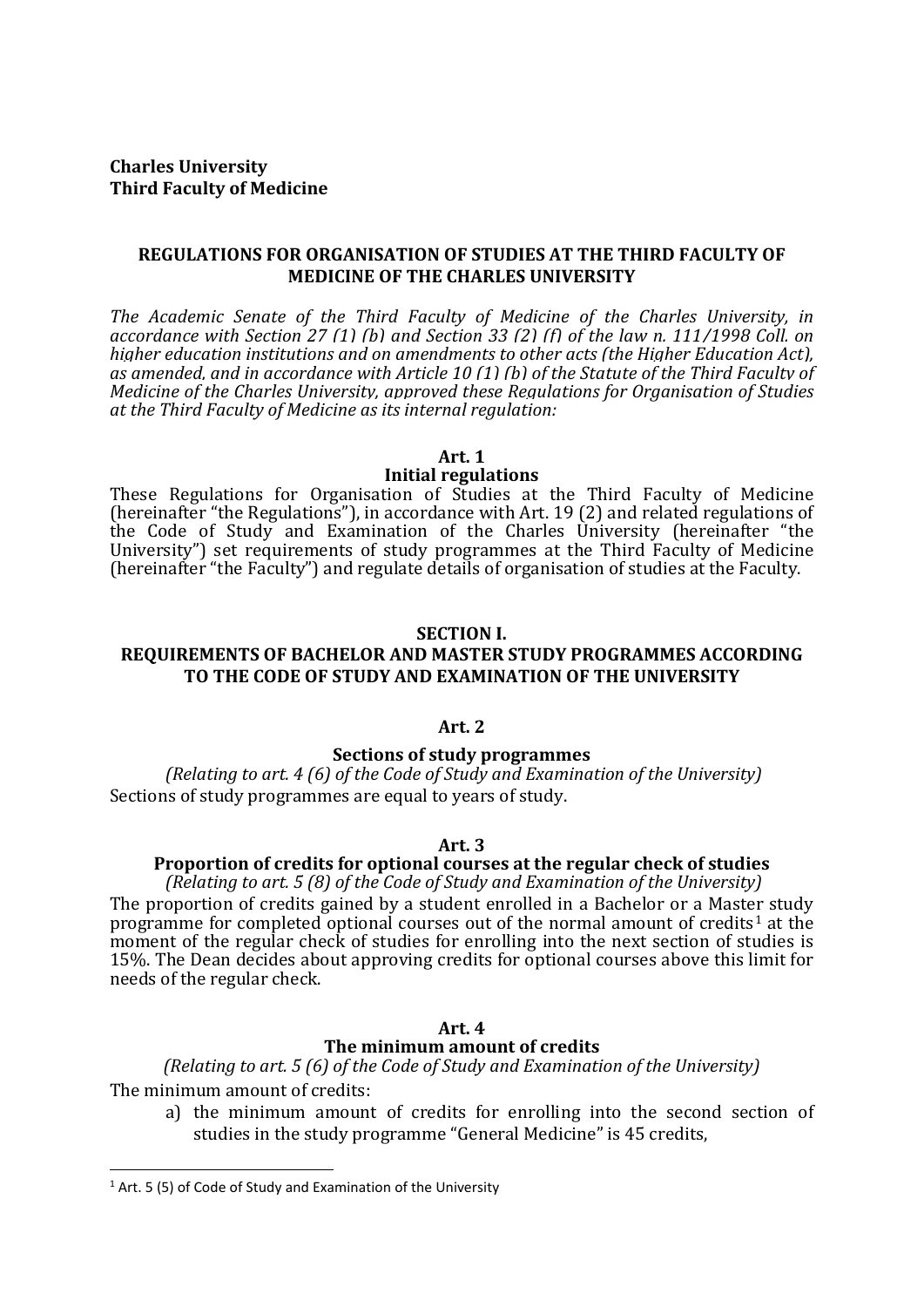- b) the minimum amount of credits for enrolling into the third section of studies in the study programme "General Medicine" is 109 credits,
- c) the minimum amount of credits for enrolling into the fourth section of studies in the study programme "General Medicine" is 158 credits,
- d) the minimum amount of credits for enrolling into the fifth section of studies in the study programme "General Medicine" is 226 credits,
- e) the minimum amount of credits for enrolling into the sixth section of studies in the study programme "General Medicine" is 285 credits,
- f) the minimum amount of credits for enrolling into the seventh section of studies in the study programme "General Medicine" is 342 credits,
- g) the minimum amount of credits for enrolling into the next section of studies in the study programme "General Medicine" until reaching the maximum length of studies is 360 credits,
- h) in bachelor study programmes, the minimum amount of credits for enrolling into the second section of the study programme is 49 credits,
- i) in bachelor study programmes, the minimum amount of credits for enrolling into the third section of the study programme is 110 credits,
- j) the minimum amount of credits for enrolling into the fourth section of studies in a bachelor study programme is 171 credits,
- k) the minimum amount of credits for enrolling into the following sections of studies in a bachelor study programme until reaching the maximum length of studies is 180 credits.

# **Art. 5**

# **Right to register into a subject**

*(Relating to art. 7 of the Code of Study and Examination of the University)* 1. A subject is defined by art. 7 (a) of the Code of Study of the Charles University.

- The right to register into a subject at the Faculty is restricted:
- a) by the study plan of the study programme performed at the Faculty if the plan conditions or excludes registration of the concerned subject according to art. 7 (5) (a), (c) or (e) of the Code of Study and Examination of the University in case the subject is classified as compulsory or elective within the relevant study programme,
- b) by capacity according to art. 7 (8) of the Code od Study and Examination of the University; in such a case, students registering for the subject in accordance with the recommended study plan have priority; the list of subjects and particular capacity restrictions are determined by a Dean's provision,
- c) by not providing a medical certificate of eligibility to participate on the relevant subject within the time period determined by the Dean; the list of subjects where participation is conditioned by providing such a certificate is determined by a Dean's provision,
- d) by the subject not being open in the relevant academic year.
- 2. Succession for completing subjects is described in the Study Information System (under the bookmark "Entry Prerequisite"). It also provides the information whether the requirement is a "prerequisite for registration", i.e. which subjects must be completed before registering for the subject, or a "prerequisite for completion", i.e. which subjects must be completed before completing this subject.
- 3. Registration for an optional or elective subject can be cancelled by an application providing a justification handed in by the student alongside with a permission of the head of the department responsible for the subject.
- 4. A registered optional or elective subject can be changed by an application providing a justification handed in by the student alongside with a permission of the head of the department responsible for the subject that is being cancelled and a permission of the head of the department responsible for the newly registered subject.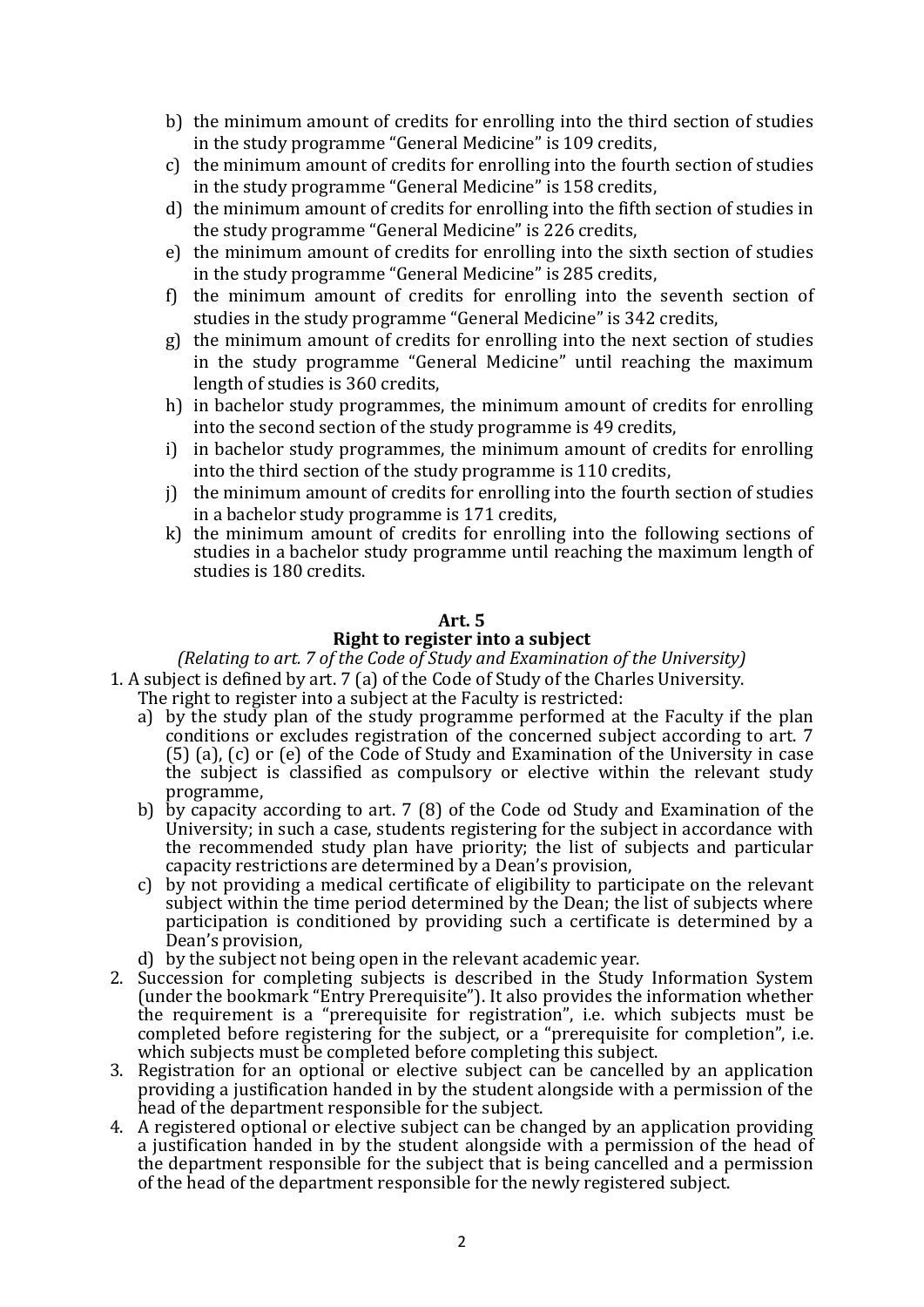# **Art. 6**

# **Repeated registration for a subject**

*(Relating to art. 5 (6) of the Code of Study and Examination of the University)*

- 1. A repeated registration for a compulsory or elective subject completed by receiving course credits or by an examination is possible with following restrictions if the minimal amount of credits for the completed sections of study were attained:
	- a) in a Master programme from the  $2<sup>nd</sup>$  to  $6<sup>th</sup>$  year for no more than two subjects per year,
	- b) in a Bachelor programme once for three different subjects during the whole studies.
- 2. A repeated registration for a subject that the relevant study plan classifies as compulsory or elective is possible only once and only in the closest upcoming section of study when the subject will be open.
- 3. A repeated registration for a subject provided by the Faculty that is optional for the relevant study programme is not possible.

# **Art. 7**

# **Credit**

## *(Relevant to art. 8 (7) of the Code of Study and Examination of the University)*

1. If a subject is completed by receiving course credit or by passing a colloquium,

students have the right for three resits.

2. If the condition for receiving course credit is passing a test or handing in a seminar paper or a similar report, the head of the subject will inform students about the extent of tested knowledge or the requirements for the report on the first day the subject takes place in the relevant academic year at the latest. The teacher will give results of the test to the students within 5 work days after the test; in case handing in a report is the requirement for receiving course credit, this time limit is 10 days and the results will be provided in the manner usual for the Faculty (given personally and individually, sent my e-mail).

### **Art. 8**

### **Passing parts of State Final Examinations**

*(Relating to art. 9 and 10 of the Code of Study and Examination of the University)*

- 1. Individual parts of the State Final Examination (hereinafter the "State Examination") can be passed separately.
- 2. The amount of credits required for taking any part of the State Examination in the Bachelor study programme is 180. The last part of the State Examination in this study programme is always the defence of Bachelor thesis.
- 3. The amount of credits necessary for taking other parts of the State Examination than the last one in a Master study programme equals the sum of credits for subjects that were compulsory to be completed before taking the relevant part.
- 4. The amount of credits necessary to take the last part of the State Examination in a Master study programme is 360.

### **Art. 9**

#### **The total amount of credits for compulsory and elective subjects**

*(Relating to art. 9 (9) of the Code of Study and Examination of the University)* The total amount of credits corresponding to all compulsory subjects necessary for taking individual parts of the State Examination in study programmes at the Faculty combined with the minimum amount of credits for elective subjects must not exceed 95% of the value given in art. 8 of these Regulations for the relevant study programme.

### **Art. 10**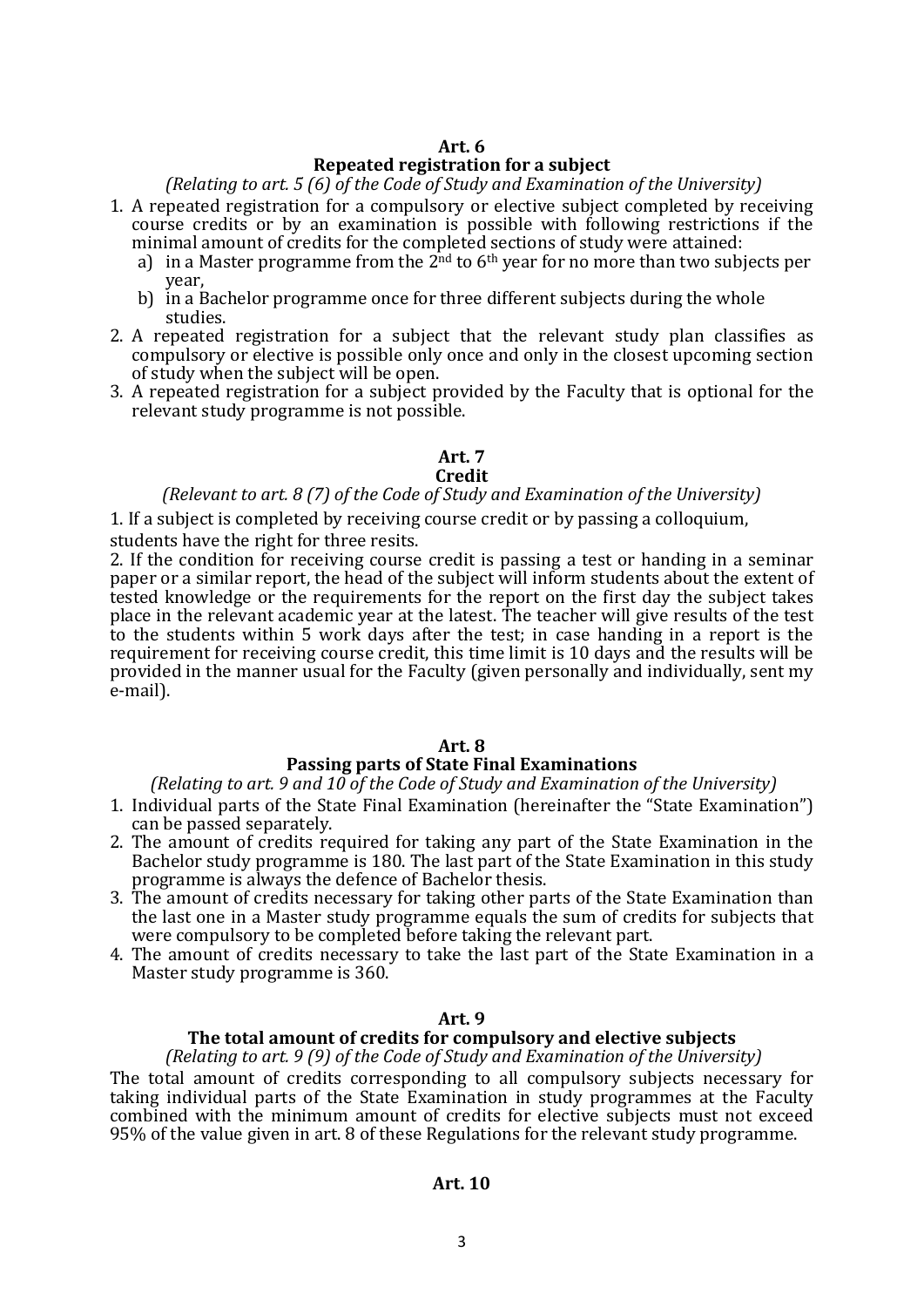#### **Other conditions for graduating with distinctions**

*(Relating to art. 9 (13) of the Code of Study and Examination of the University)* Another condition for graduating with distinctions for all study programmes is completing studies in a period that does not exceed the standard study period by more than one year.

### **Art. 11**

### **Processing student applications at the Faculty**

1. According to art. 17 (3) of the Code of Study and Examination of the Charles University, the Vice-Dean for Study Affairs processes student applications.

2. An application for a review of a Vice-Dean's procedure in matters stated in the paragraph above are processed by the Dean.

#### **SECTION II.**

# **DETAILS OF ORGANISATION AND CHECK OF STUDIES IN BACHELOR AND MASTER STUDY PROGRAMMES**

### **Art. 12**

### **Certificate of study**

1. Only a listing of data on study subjects and results of checks of studies from the Study Information System of the Charles University, officially certified or bearing the recognized electronic marking of the University can be considered a valid certificate of study.

2. A paper document will be also authorized by the Study Division on student's demand. Students have the right to ask that results of an examination or a course credit are noted in the certificate of study immediately after the results of the examination or course credit are announced. In case the certificate of study is lost or destroyed, a student can apply for a new certificate to be issued and certified by the Study Division.

3. A student proves his or her identity to the Faculty with a student card or an identity document (usually a national identity card).

#### **Art. 13**

#### **Enrolment into the next section of study**

- 1. Enrolments into the second and subsequent sections of study are performed electronically via the Study Information System (SIS).
- 2. After a student meets all necessary study requirements in the relevant section of study and after a check which confirms that all student's completed study requirements are registered in the SIS and that the student met all conditions for enrolling into the next section of study, he or she will enrol into the next section of study via the SIS.
- 3. After an officer of the Study Division performs the check, the student will print out the Personal File and the overview of results of examinations for the current section of study in the module Personal Data.
- 4. The student will sign the Personal File and the overview of results for the current section of study and will deliver these documents to the Study Division (via post or by leaving them in the post-box of the Study Division) before the date determined every year by a Dean's provision.
- 5. In case a student repeatedly registers for a subject concluded by receiving course credit or an examination, the student repeats the subject only in the extent that he or she did not fulfil in the previous section of study.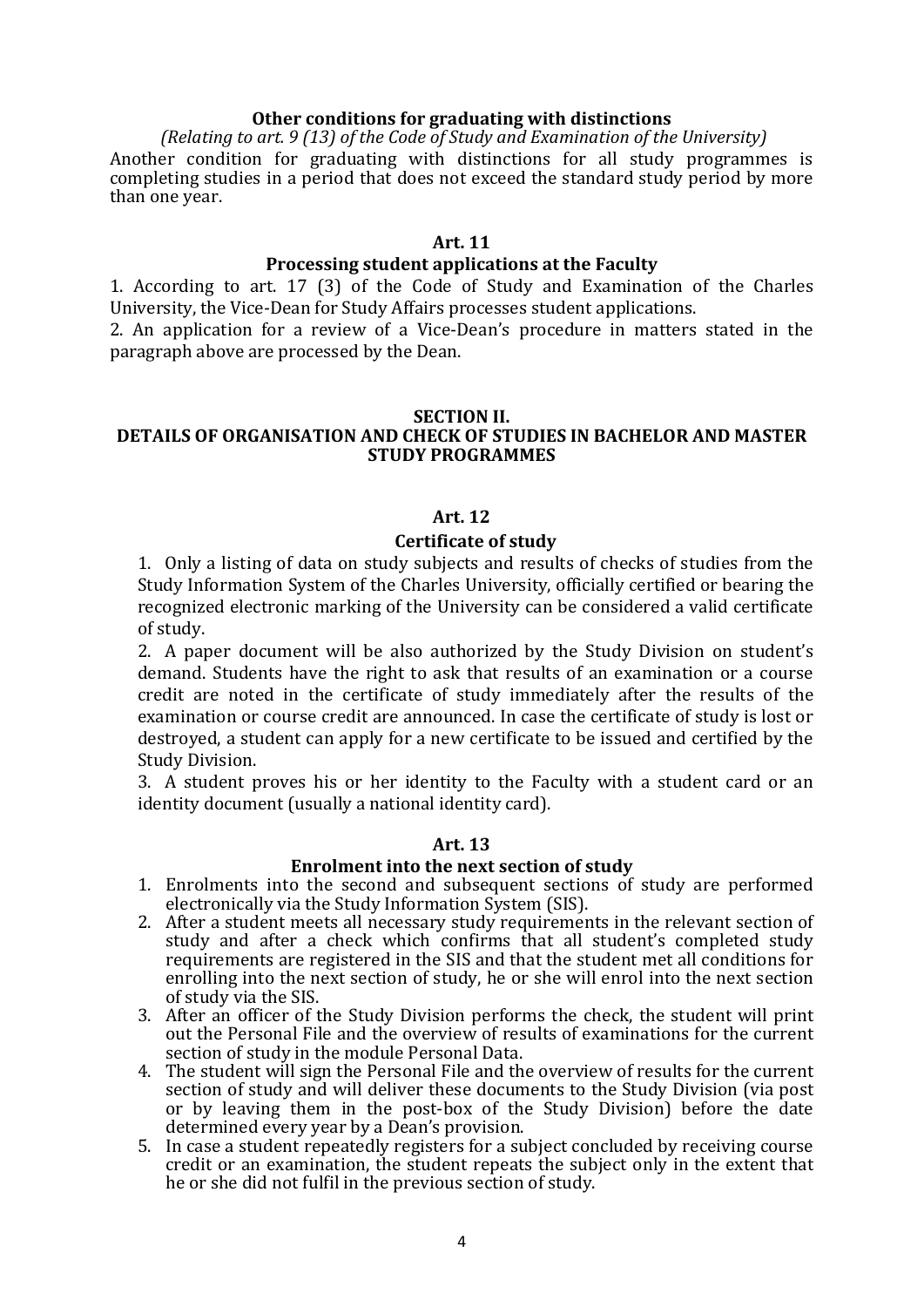- 6. The electronic enrolment does not apply for:
- a) applicants enrolling into studies,
- b) persons who interrupted their studies and the period for which they interrupted their studies ended,
- c) students following an individual study plan.
- 7. Details of enrolment for students of a study programme in the English language are determined by the contract between the Faculty and the student.

#### **Art. 14 Course credit**

- 1. Requirements for receiving course credits are determined by the head of the subject on the first day of the semester at the latest and he or she will publish them in the Study Information System (the bookmark "Requirement for examination")[2](#page-4-0). It is not possible to change these requirements during the academic year.
- 2. If one of the requirements is presence at class, the requirement cannot exceed 80% for each separate form the class uses.
- 3. If one of the requirements for receiving credits is an oral examination, the provisions from art. 19 (3) of these Regulations apply to them in a reasonable manner.
- 4. The dates of tests, oral examinations or deadlines for handing in semester paper or similar reports will be determined by the head of the subject, usually on the first day on which the course takes place in the relevant academic year, the latest date is three months before the first test / oral examination / deadline for handing in the report. Along with dates and deadlines mentioned in the last sentence, the head of the subject will also determine the number of resits of the tests or examinations in case of failure – the minimum are two resits.
- 5. The dates for course credits in the form of examination, test or a similar form are published in the SIS at least seven calendar days before the date for registration. The time period given in the last sentence can be adequately shortened in case of an additional date, i.e. a date above the requirement of 150% of the number of students in the relevant section of study.
- 6. The time when the registration starts will be chosen so that it does not collide with regular classes (i.e. outside the period between 8 AM and 7:30 PM on a weekday).
- 7. The head of the subject or an academic official assigned by him or her will note received course credits into the Study Information System without needless delay. The Study Division will print out and archive protocols about received course credits after the exam period ends.
- 8. On a student's demand, the examiner will write the date when the course credits were received in the student's index and sign it.

### **Art. 15 Examination**

- 1. Requirements of the examination (questions, particular domains) and its form will be determined by the head of the subject on the first date of the semester and published in the SIS (the bookmark "Requirements for examination").
- 2. The head of the subject will announce a sufficient number of dates for the examination at least three months before the first date in the Study Information System, the sufficient number means that the total capacity exceeds the number of students registered for the relevant study obligation in the academic year by at least 50%, the head of the subject will also determine the maximum number of students that can register for each date. This does not affect the possibility of giving additional dates if needed. The head of the subject will also determine examiners and substitute examiners for individual dates. The provisions in the first sentence do not grant a right for receiving an additional date for an examination. Examinations of students in

<span id="page-4-0"></span><sup>&</sup>lt;sup>2</sup> Art. 8 (4) of the Code of Study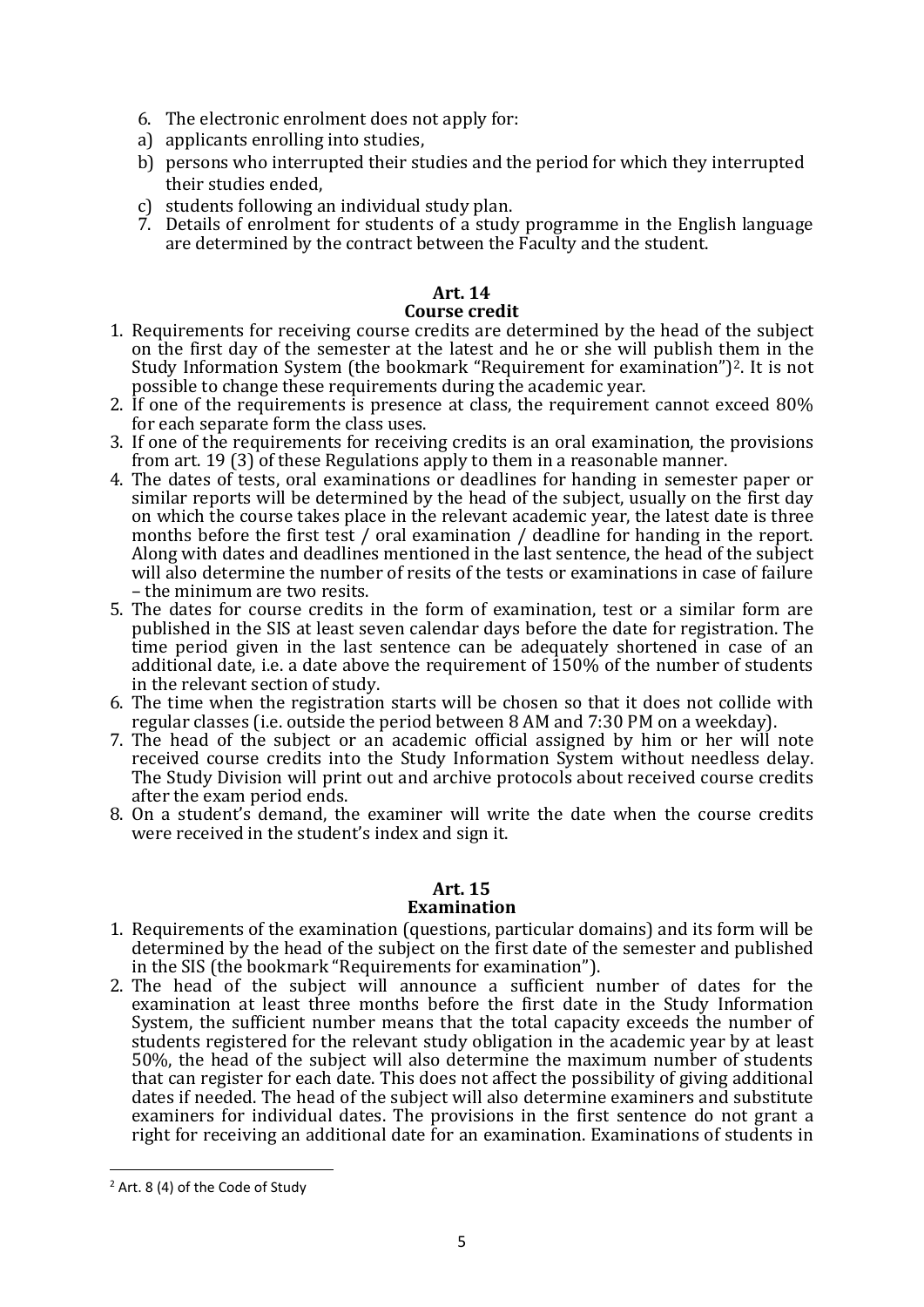full-time study take place exclusively on weekdays. The head of the subject will also determine obligatory equipment for the examination (lab coat, phonendoscope, etc.)

- 3. The date of the examination must be published in the SIS at least seven calendar days before the first day when it is possible to register for the examination. The time period given in the last sentence can be adequately shortened in case of an additional date, i.e. a date above the requirement of 150% of the number of students in the relevant section of study.
- 4. The time when the registration starts will be chosen so that it does not collide with regular classes (i.e. outside the period between 8 AM and 7:30 PM on a weekday).
- 5. For resit examinations, the head of the department will assure within the possibilities of staff resources for the subject – that a different examiner than in the regular date or the first resit examines the student.
- 6. The examiner can be a professor, a docent (associate professor), a senior assistant professor assigned by the Dean or another teacher from the Faculty. This does not affect the provisions about the number of examiners at State Final Examinations and State Rigorous Examinations.
- 7. The time of the examination will be chosen so that the examination does not begin before 8 AM and later than at 6 PM. An exception from the preceding sentence is possible with a written consent of the examined student.
- 8. The times for examinations for students in full-time study are determined so that the examination is usually finished before 8 PM.
- 9. During an oral examination, students randomly draw their questions with the exception of cases when the content of the examination is the same for all students – especially in case of objective structured clinical examination (OSCE) the written examination has the form of either a test or an essay whose instructions students choose randomly by drawing. Instructions must be based on domains or list of examination questions announced in accordance with internal regulations of the Faculty.
- 10. A student has the right for an adequate time for preparation for the examination. The department will prepare space for this preparation. During the time between assigning questions and finishing the examination, the student does not leave the space designated for preparation and examination. The examiner can grant an exception from the previous sentence.
- 11. If a student withdraws from the examination before drawing a question, he or she is not graded, if a student withdraws after being assigned a question, he or she is graded "failed."
- 12. If a student uses unauthorized tools during preparation for the examination (including mobile phones and cameras), the examiner will end the examination, will grade the student with "failed" and will inform the Dean about a possible disciplinary transgression of the student in accordance with the Code of Disciplinary Proceedings for students of the Faculty.
- 13. If a student receives any other grade than "failed", a resit is not possible.
- 14. The examiner (the president of the board of examiners) will note the grade into the SIS without needless delay. The Study Division will print out and archive protocols about received credits after the exam period ends. On a student's demand, the examiner will write the date when the credits were received in the student's index
- 15. For every examination, there is a report about the proceedings of the examination which states: the date of the examination, the name(s) of the examiner(s), the student's name, questions (full transcription or by noting the numbers from the list in the SIS), the result of the examination, the signature of the examiner (the president of the board of examiners).
- 16. In case of a "failed" grade, the student did not fulfil the relevant form of study check. All grades from all examinations and resits are used for the purpose of counting the average of grades.
- 17. In case of a second resit of an examination of a subject for which a student registered repeatedly (i.e. the last possible date), the Vice-Dean for study affairs or a person assigned by him or her will be present at the examination. The head of the subject will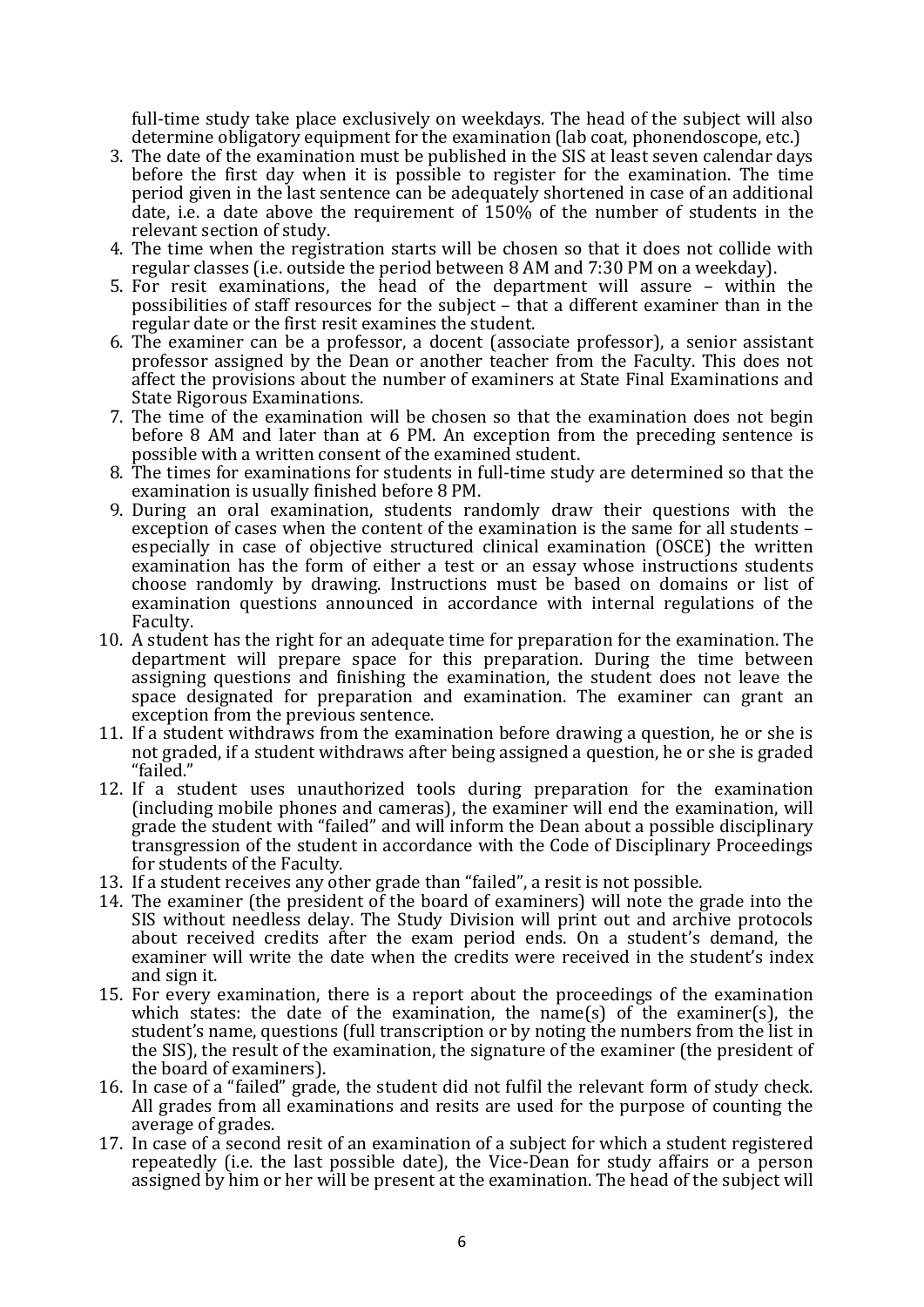usually inform the head of the Study Division about this two weeks before the examination takes place.

### **Art. 16**

#### **State examination**

- 1. It is not possible to choose dates of State Examinations in a way that would disrupt regular lectures of students of the relevant study group in the next block of courses. State Examinations take place exclusively on weekdays.
- 2. The time of the State Examination will be chosen so that the examination does not begin before 8 AM and later than at 6 PM. An exception from the previous sentence is possible with a written consent of the examined student.
- 3. The times for examinations for students in full-time study must be determined so that the examination is finished before 8 PM.
- 4. In case of a second resit at the State Examination, the Vice-Dean for study affairs or a person assigned by him or her will be present at the examination. The secretariat of the department responsible for the relevant State Examination will inform the head of the Study Division about this at least two weeks before the examination takes place.
- 5. The president of the board of examiners will write down a protocol about the process and the result of an individual part of the State Examination and will hand it over to the Study Division no later than the next weekday. The head of the department or an officer assigned by him or her will also note the result into the Study Information System on the same day as the State Examination took place. After the end of the exam period, he or she will print out the protocol with the grade for the individual part of the State Examination, sign it and hand it over to the Study Division of the Faculty.
- 6. The final result of the State Examination is graded by these grades (the grade "failed" is not used for counting the total average for all parts of the State Examination):

Excellent – up to the average of 1.20

Very good – up to the average of  $2.20$ 

Good – above the average of 2.21

The arithmetic average is rounded up or down to the nearest hundredth following the mathematical rule.

### **Art. 17**

### **Language of examination**

If studies take place in the English language, all communication between students and examiner(s), including instructions and questions at the examination, and all communication among examiners in presence of such a student, must take place exclusively in English. Communication between students and patients during the practical part of the examination always takes place in Czech or in a language that the patient understands.

### **SECTION III. STUDIES IN DOCTORAL STUDY PROGRAMME**

### **Art. 18**

# **Procedure of enrolment of applicants**

1. The Division for Science and Research Administration will issue a certificate of study to the student at the registration for studies if the data given in this document are not already kept in the SIS. A list of these data, officially confirmed by the Faculty, is considered a certificate of study.

An applying student will present the following documents during the registration: